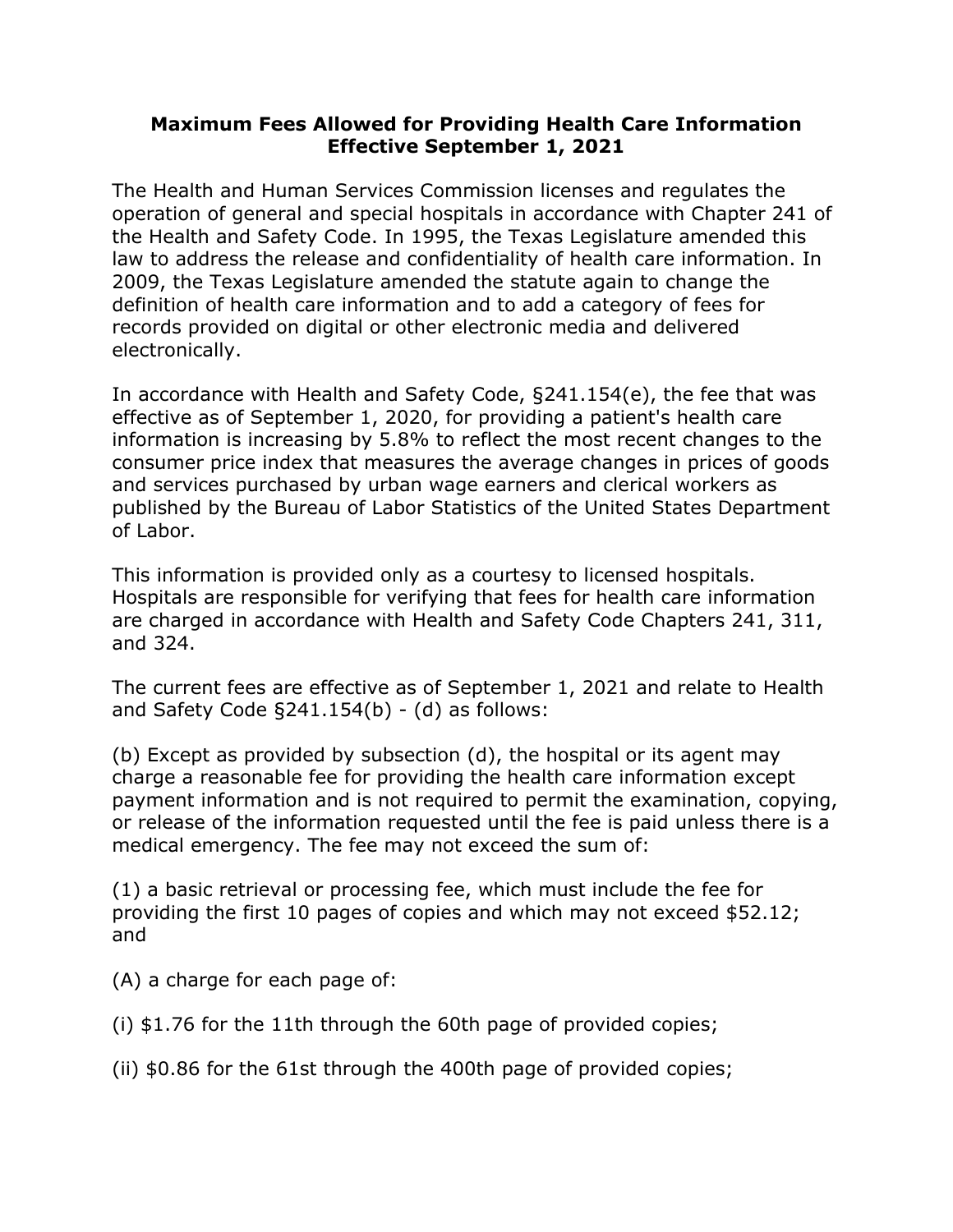(iii) \$0.47 for any remaining pages of the provided copies; and

(B) the actual cost of mailing, shipping, or otherwise delivering the provided copies;

(2) if the requested records are stored on microform, a retrieval or processing fee, which must include the fee for providing the first 10 pages of the copies and which may not exceed \$79.39; and

(A) \$1.81 per page thereafter; and

(B) the actual cost of mailing, shipping, or otherwise delivering the provided copies; or

(3) if the requested records are provided on a digital or other electronic medium and the requesting party requests delivery in a digital or electronic medium, including electronic mail:

(A) a retrieval or processing fee, which may not exceed \$94.42; and

(B) the actual cost of mailing, shipping, or otherwise delivering the provided copies.

(c) In addition, the hospital or its agent may charge a reasonable fee for:

(1) execution of an affidavit or certification of a document, not to exceed the charge authorized by Civil Practice and Remedies Code, §22.004; and

(2) written responses to a written set of questions, not to exceed \$10.00 for a set.

(d) A hospital may not charge a fee for:

(1) providing health care information under subsection (b) to the extent the fee is prohibited under Health and Safety Code, Chapter 161, Subchapter M;

(2) a patient to examine the patient's own health care information;

(3) providing an itemized statement of billed services to a patient or thirdparty payer, except as provided under Health and Safety Code, §311.002(f); or

(4) health care information relating to treatment or hospitalization for which workers' compensation benefits are being sought, except to the extent permitted under Labor Code, Chapter 408.